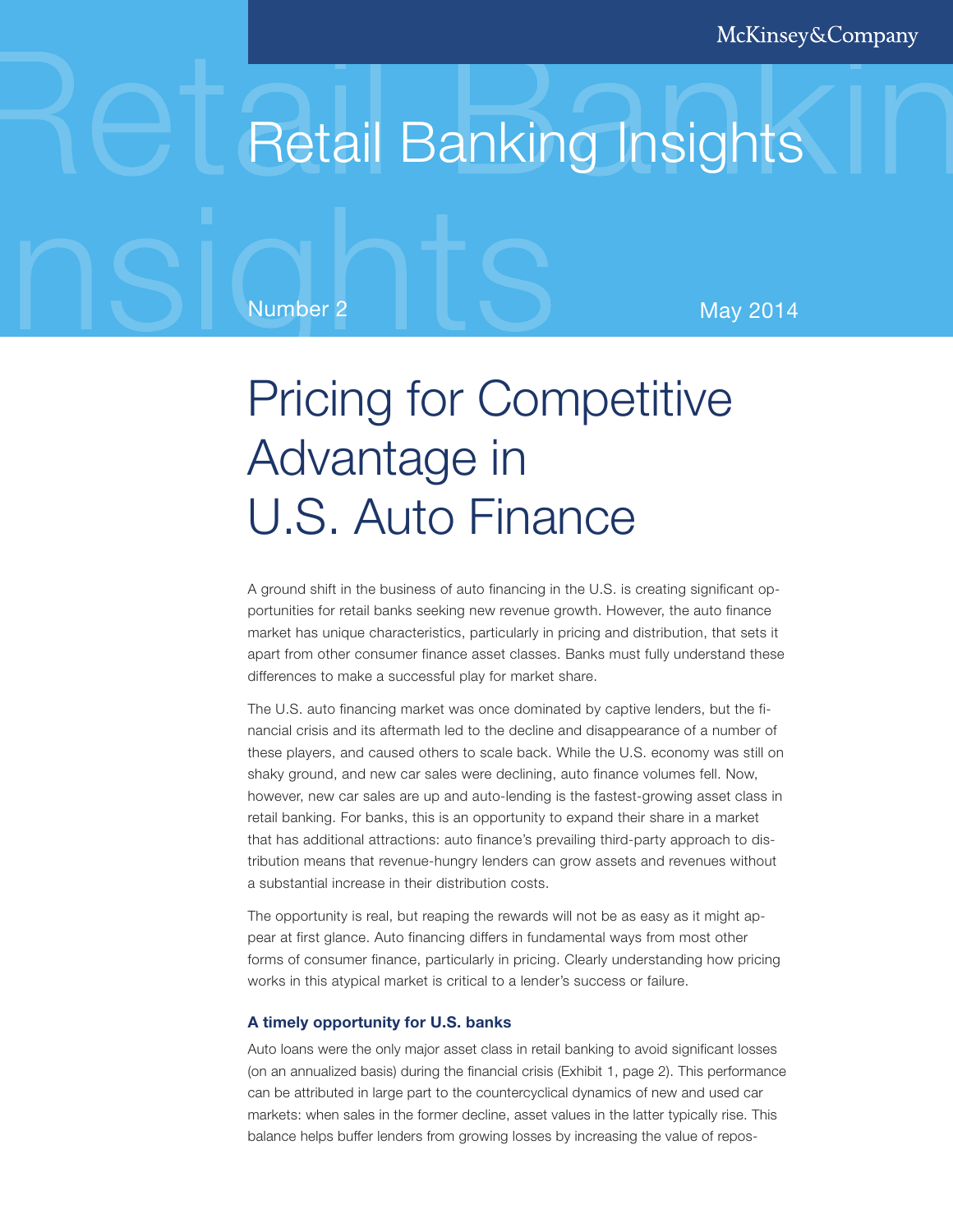9,946 10,055 10,496<br>10,342 824 837 44 45 46 47 48 47 49 8 9 10 20 27 18 17 13 2005 996 9 4 9 2011 2005 2011 2005 2011 866 878 875 870 829 **820 820 820 820 820 820 820 820 820 831 83** 845 861 898 860 782 731 111 115 120 125 132 124 111 41 31 38 54 83 75 42  $\frac{112}{112}$  88  $\frac{43}{13}$  -38 -115 -97 -61 4 7 25 <sup>151</sup> <sup>262</sup> <sup>234</sup> <sup>192</sup> <sup>221</sup> <sup>216</sup> <sup>212</sup> <sup>212</sup> <sup>258</sup> <sup>252</sup> <sup>240</sup> 18 32 31 19 -1 -1 15 10,540 9,866 8,876  $-4\%$  n.a. -2% p.a. +1% p.a. +2% p.a. +3% p.a. -1% p.a. **Total loan volumes, revenue, risk cost and pre-tax profits, U.S., 2005-2011 Auto1 Total loan volume Revenue Risk cost Pre-tax profit Home loans2 Credit card**

<sup>1</sup> Includes non-bank lenders

<sup>2</sup> Includes mortgages, home equity lending and lines of credit, with mortgages comprising  $\sim$ 80% Source: McKinsey Global Banking Profit Pools

sessed collateral as higher numbers of car borrowers default on their loans. However, during the financial crisis, this traditional balance was not enough to protect several captive lenders, who relied largely on the securitization markets to fund their loans. Banks, by contrast, continued lending to auto buyers and gained share during and since the financial crisis. McKinsey expects banks to continue to remain dominant lenders in auto finance.

presents a compelling opportunity for retail banks, at a moment when most are depositrich but relatively asset-poor. Between 2007 and 2012, bank deposits grew by 55 percent, while average loan-to-deposit ratios fell by 22 percent (Exhibit 2, page 3). Because lending did not keep pace with the influx of deposits, many banks now find themselves with excess liquidity. Reeling from losses in their mortgage lending businesses and unable to significantly boost lending elsewhere, banks large and small are turning to auto financing, an asset class to which most had previously devoted limited attention. While the opportunity is compelling, it is essential to note that auto financing differs in major ways from the types of lending with which most retail bankers are familiar.

#### **The road less travelled**

The salient difference between auto financing and other forms of consumer lending is its reliance on business-to-business relationships. Dealers—not lenders directly—originate the vast majority of U.S. auto loans, which means that during the sales process lenders have minimal direct contact with the consumers who will ultimately become their customers. Lenders therefore must depend heavily on dealers to direct customers to them. This model is different than the standard distribution model in retail banks. On the other hand, dealers work within an interaction model driven primarily by their reliance on manufacturers' captive lenders. Therefore, the shift in auto financing to banks will require a learning curve on two sides of what effectively is a three-party deal between the lender, dealer and consumer.

#### Exhibit 1

### Auto loans weathered the crisis better than other retail bank asset classes

The positive outlook for auto sales, coupled with a weaker position for captive lenders,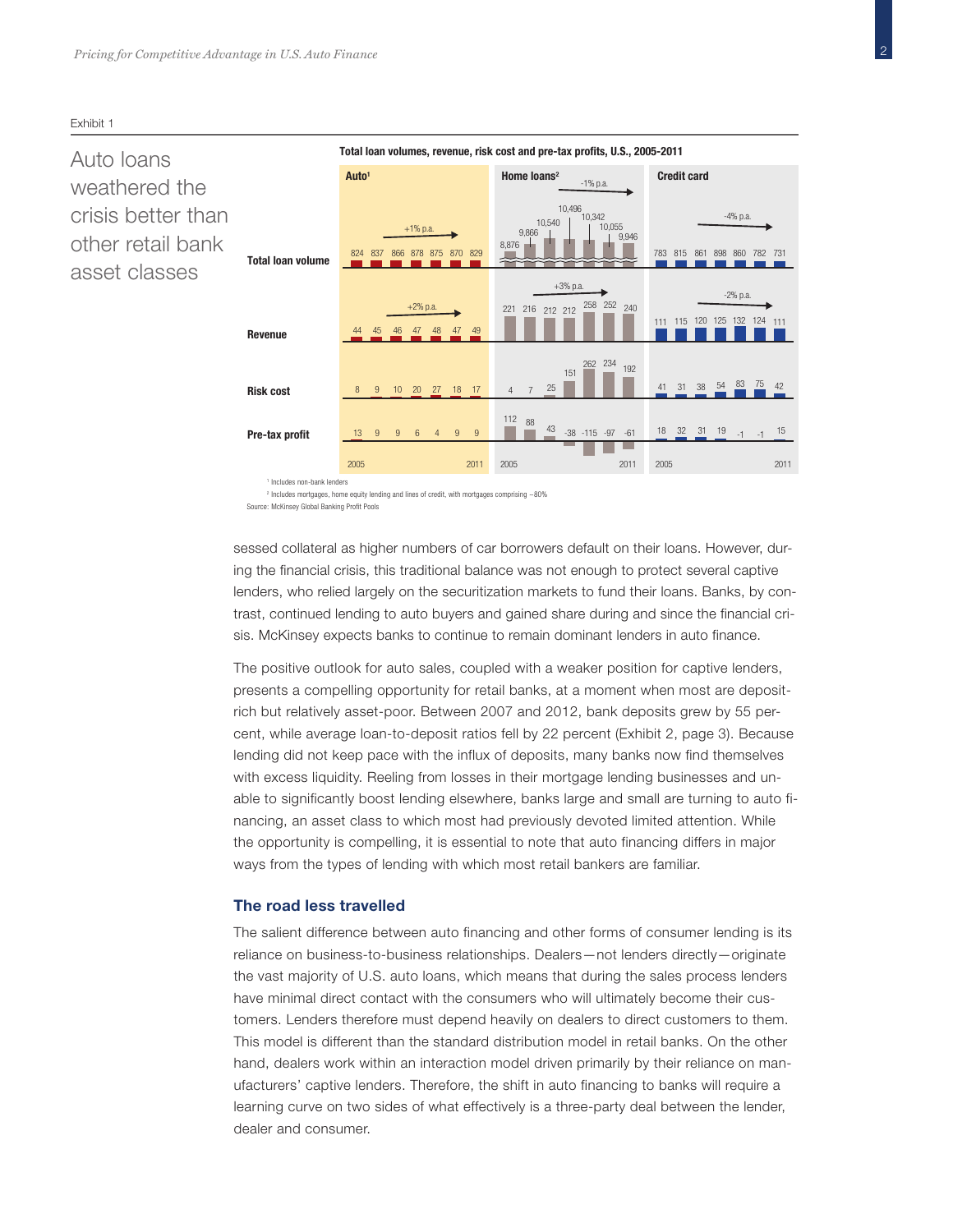

Bank deposits have grown more rapidly than lending, compelling banks to find new opportunities to rebuild their assets



Another significant challenge for banks is the auto finance market's high level of fragmentation (Exhibit 3). Some 50,000 U.S. auto dealers have access to approximately 900 lenders nationwide, each offering a unique mix of financial terms, service levels and dealer incentives. In 2012, the top 20 lenders accounted for only 51 percent of total originations. Although each dealer typically works with just a handful of lenders, replacing any one of them is relatively easy for a dealer.



#### Exhibit 2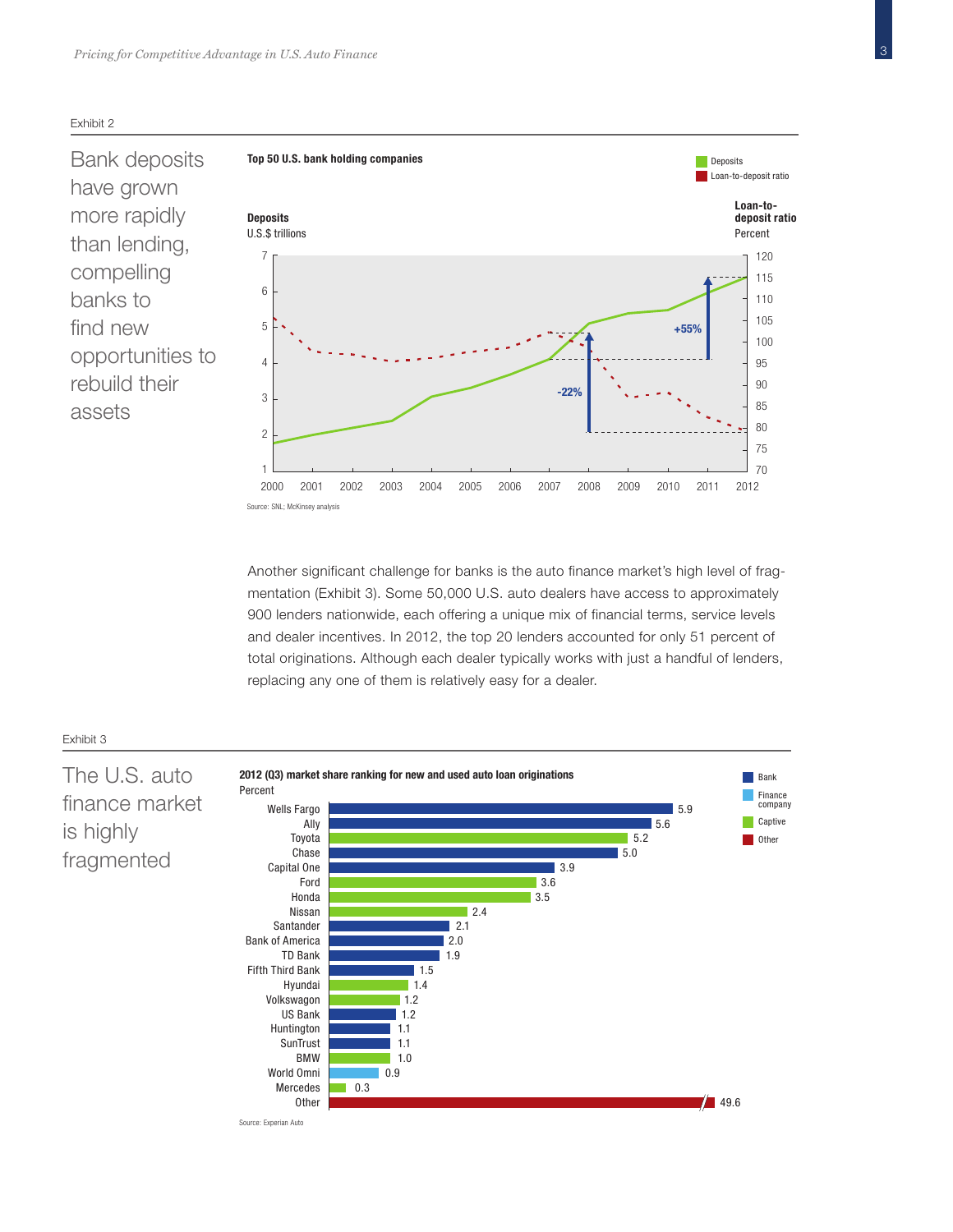

There are additional ways in which auto financing differs from the kinds of lending that retail banks are accustomed to:

- **■ Lenders have no direct interaction with borrowers in the negotiation process.** Only dealers interact directly with auto buyers when structuring transactions, so banks must rely heavily on dealer insight when assessing customer credit profiles, negotiating loan terms and making other lending decisions.
- **■ No standard product.** Unlike other retail banking asset classes, such as mortgages, there is no "standard" auto loan product, which makes it much harder to compare the loan offering and, often, the pricing. Lenders have different preferences on dimensions such as credit profile, loan-to-value limitations, loan term offered, and age of used cars they buy, leading to essentially different types of products.
- **■ Pricing is highly regional.** Substantial regional variability in pricing presents a significant challenge for banks with nationwide operations, because they have to compete with rival lenders and adapt to dealer business preferences, both of which often vary substantially by state (and often by major metropolitan regions).
- **■ Auto loan rates change frequently.** Unlike rates for most retail banking products, auto loans rates are subject to rapid fluctuation. For banks, responding to frequent price changes across a multitude of markets and competitors can be a major challenge.
- **■ Overall complexity of the pricing construct.** The many dimensions on which auto loans are priced means that the general level of complexity is very high (e.g., lenders have "pricing sheets" with up to 60,000 price points in each state). Not only does this complexity require a large amount of data analysis, it also means that managing the frequent changes and fostering understanding and alignment within the organization becomes a significant challenge.

#### **Getting into higher gear: Six steps to successful pricing**

The complications that make pricing in auto finance a challenge also create opportunities for banks that can excel in this area. Based on work with a number of auto lenders, McKinsey believes there are six fundamental steps lenders can take that will help them to price competitively.

#### **1. Build a pricing model based on actual costs and returns**

True profitability can be determined only when true costs are known. Therefore, identifying actual costs—both direct and indirect—is the necessary starting point for price development. Such costs will include the bank's cost of capital (including regulatory capital), as well as any operating expenses related to sales and marketing, dealer types, service levels, seasonality and loan servicing. Costs associated with different customer risk levels need to be determined on a granular basis. McKinsey has found that many banks struggle to accurately define their auto financing costs because auto lending occurs in more than one part of the institution or because they use a complex allocation method that does not reflect reality. Inaccurate cost data generates inaccurate profit forecasts and, ultimately, sub-optimal pricing decisions. By taking a full accounting of its true costs and returns, one lender found that its profits were understated in the types of loans where it wanted to increase lending. It was then able to reduce prices and grow volume while maintaining its profit level for those types of loans.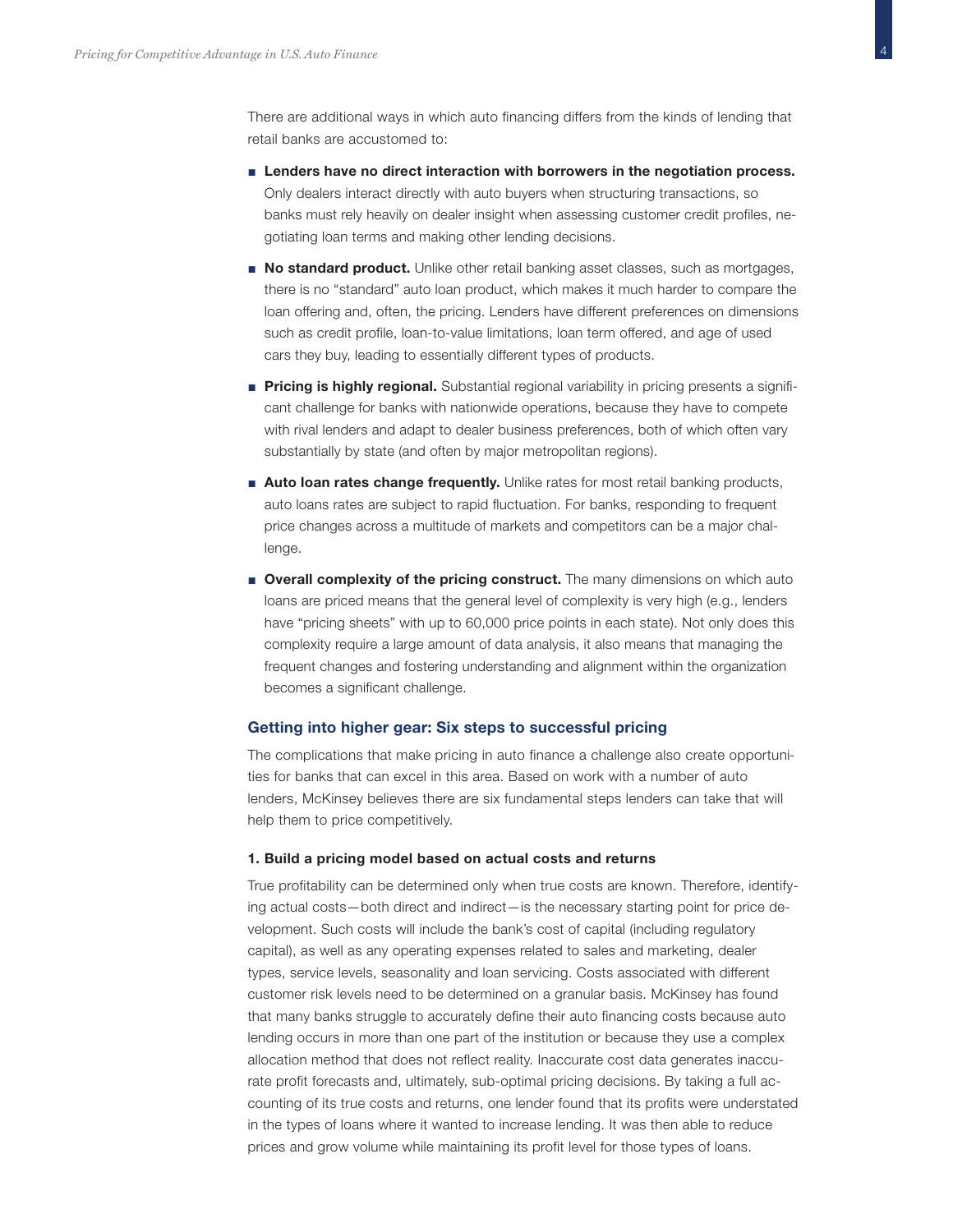#### **2. Align pricing to strategy and use the full pricing spectrum**

Pricing is a strategy enabler, but it must align with the organization's overall strategy. The first step in achieving this is to develop a common set of success metrics for the entire organization (e.g., sales, risk and finance). The use of different measures for these functional areas leads to sub-optimal pricing, as the pricing team attempts to optimize a non-aligned set of objectives. Next, the pricing strategy should use the full pricing spectrum with differing results in different parts of the pricing "sheet," and optimize across the entire grid. Optimizing across different price points can be challenging, but it is much more rewarding than taking simplistic common hurdles across the entire spectrum. Pricing discussions and decisions can become core tactics for testing and supporting overall strategy and for providing frequent checks and measures.

#### **3. Develop and communicate a unique value proposition**

How will an offering differ from those of competitors in a bank's target markets? What services and service levels will be offered to dealers and consumers? What dealer incentive programs will be provided? Which types of loans does a bank want, and why? Creating a value proposition that clearly answers these questions will help dealers quickly understand a bank's objectives. Dealers have access to some 900 lenders nationwide, but routinely work with only a small number. Given these odds, banks seeking to build relationships cannot afford overly complex or poorly communicated offerings. Dealers play a key role in loan distribution in this market and should clearly understand not only the bank's needs, but also how the bank can help them succeed.

#### **4. Monitor the competitive environment**

Knowing who the competitors are in each local market is important because it is at this level that most lenders actually price. National lenders often find themselves com-

A bank needs to understand each of the dealerships that comprise the core of its business. The axiom that a majority of business derives from a relatively small number of customers (in this case, from *dealers*) prevails in auto finance.

peting against regional and local institutions, as well as against national rivals who might also employ pricing strategies that vary by region.

A bank needs to understand each of the dealerships that comprise the core of its business. The axiom that a majority of business derives from a relatively small number of customers (in this case, from *dealers*) prevails in auto finance. A bank must therefore know who its prime competitors are at each of its core dealerships. For instance, a bank might compete with one lender for super-prime

loans and another for prime loans. Having a strategy that reflects the actual competition at each core dealer in each market can generate superior results, while more generic approaches usually produce mediocre outcomes. A further complicating factor is that dealer expectations and responses can vary from one market to another, so generic approaches will result in only scattershot success.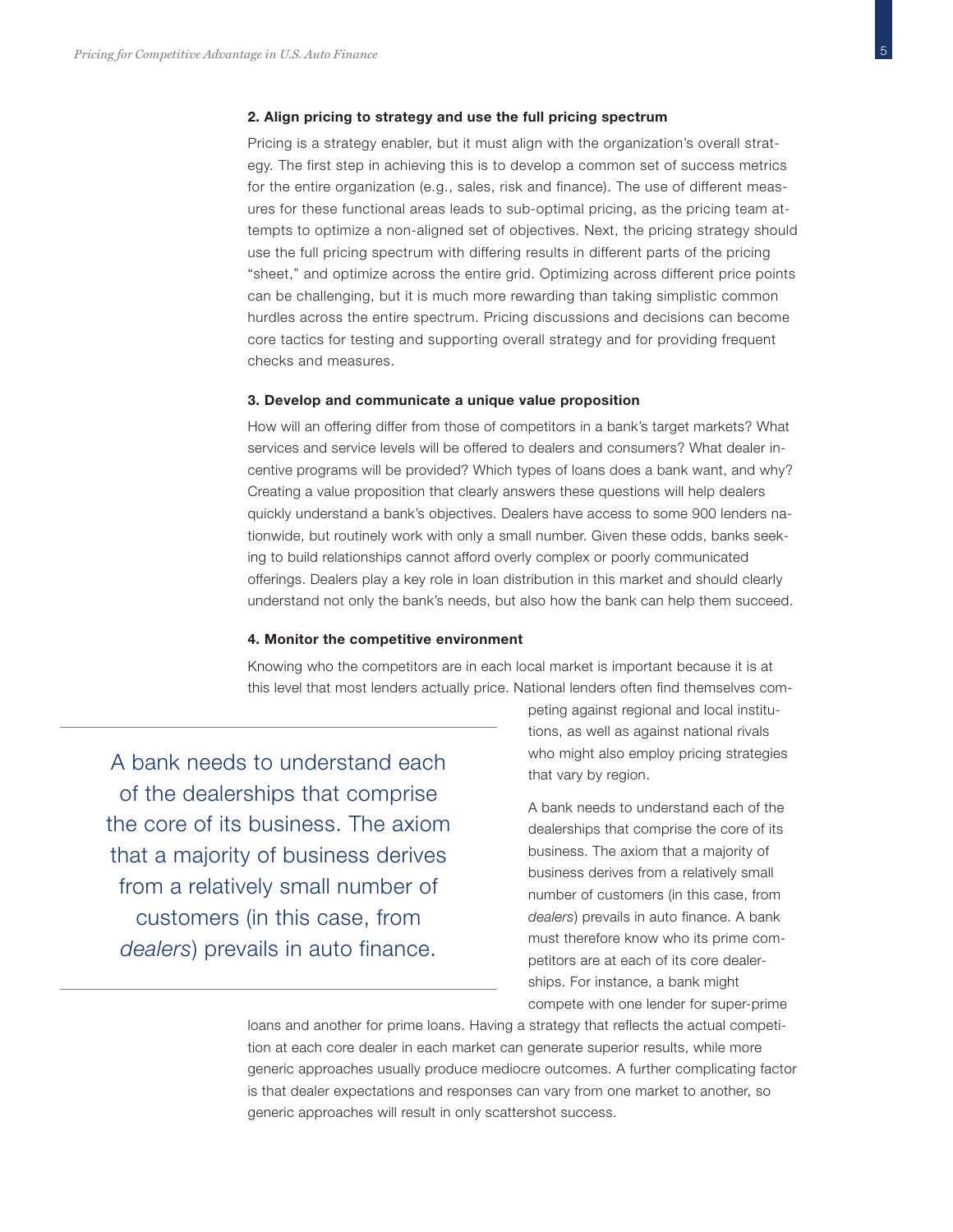#### **5. Treat dealers as a key constituency**

The marketing principle of thoroughly understanding customer needs applies to auto finance in force. A price structure, guidelines and messaging that reflect the dealer perspective will significantly improve the odds for success. Dealers, for instance, need a clear sense of a lender's pricing structure so they can quickly determine which lender offers the most suitable loan for a particular customer. When a lender's pricing structure is complex and difficult to grasp, dealers tend to divert borrowers toward lenders with simpler pricing schemes. Banks should remain alert for signs of dealer confusion,

When a lender's pricing structure is complex and difficult to grasp, dealers tend to divert borrowers toward lenders with simpler pricing schemes. Banks should remain alert for signs of dealer confusion, and promptly clarify as needed.

and promptly clarify as needed. Keeping dealers well informed about any upcoming changes signals that a bank considers them a valued constituency.

Furthermore, because pricing in auto finance changes frequently, banks should reevaluate and adjust pricing often. Failure to do so is a sign to dealers that the lender is out of touch with the local market.

Finally, incentive programs for dealers are, in essence, an indirect form of communication. Dealers infer what a

lender's objectives are from the way banks structure their incentive programs. So when a bank revises its pricing structure in any significant way, it is imperative to revise the incentive plan accordingly to avoid dealer confusion.

#### **6. Involve all stakeholders in pricing decisions**

Many bank functions, including sales and marketing, finance, risk and loan servicing, are closely linked to pricing, and should therefore play a role in establishing, monitoring or revising pricing structures. Over time, these participants gain fresh insight as markets, competitors, dealers and auto buyers adapt to an ever-changing sales, lending and regulatory environment. Including them on an ongoing basis enables pricing decisions that reflect the latest conditions that the bank and its target markets are facing.

To determine how well a pricing strategy, incentive plans and other marketing elements are performing, banks should establish tracking and analytical capabilities. Monitoring competitors' offerings is crucial to understanding each target market. These steps are particularly important in auto finance, where pricing changes frequently. If a bank's pricing in a given market is out of line with the competition, swift corrective action can often restore dealer interest before too much ground is lost.

**■■■**

A growing number of banks are coming to view auto financing—previously a low priority for most—as a promising source of revenue and asset diversification. The relative decline of the auto industry's captive lenders and an improving economic outlook suggest that the opportunity is a significant one. To be successful, banks have to adopt a pricing process and discipline that reflects the peculiarities of pricing in auto finance.